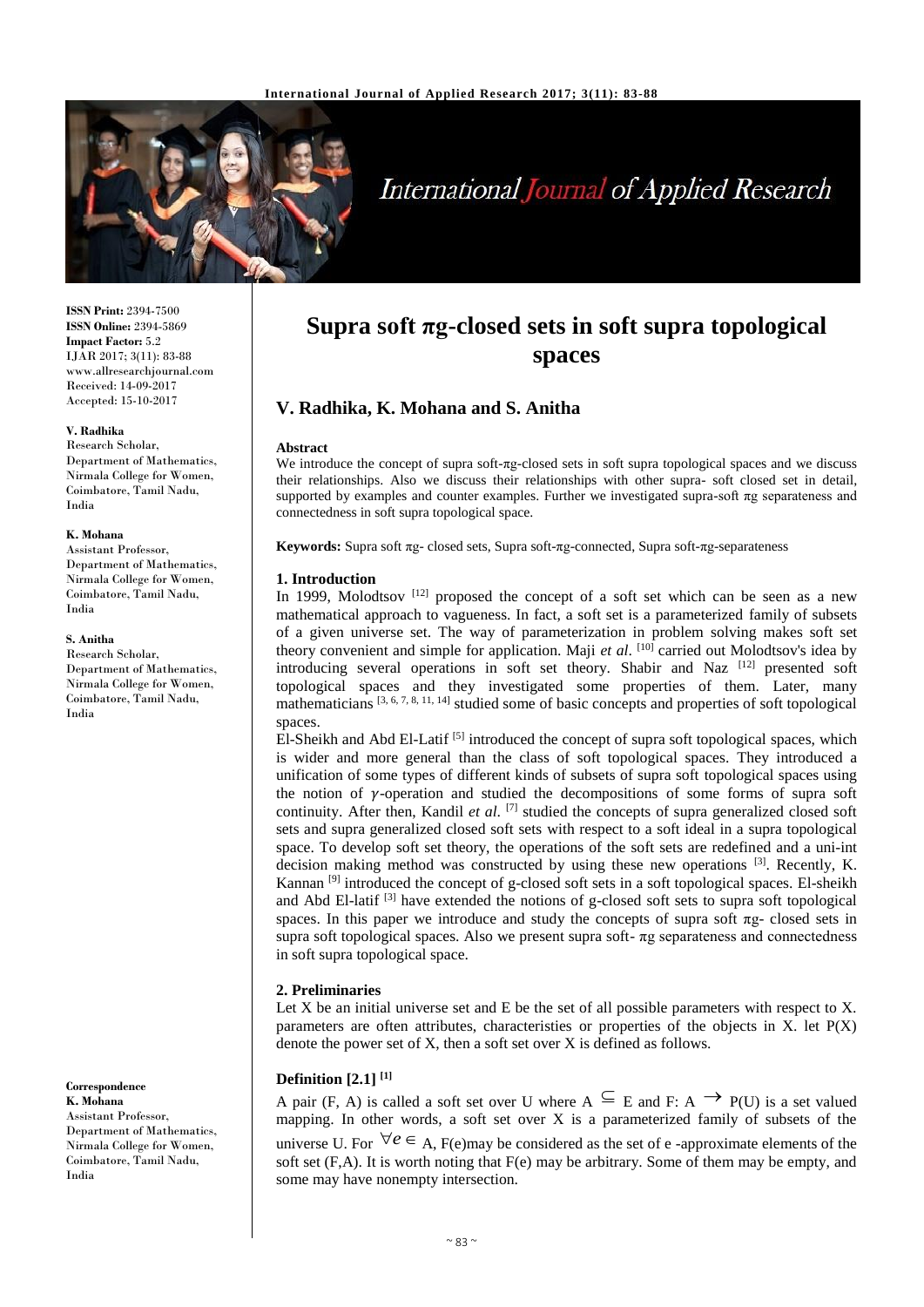## **Definition [2.2] [13]**

A soft set (F,A) over U is said to be a null soft set denoted by  $\emptyset$  if for all  $e \in A$ ,  $F(e) = \varphi$ . A soft set  $(F, A)$  over U is said to be an absolute soft set denoted by A if for all  $e \in A$ ,  $F(e) = U$ .

## **Definition [2.3] [2]**

Let Y be a nonempty subset of X, then  $\widetilde{Y}$ denotes the soft set (Y, E) over X for which Y (e) = Y, for all  $e \in E$ . In particular,  $(X, E)$  will be denoted by  $\widetilde{X}$  .

#### **Definition [2.4] [2]**

For two soft sets  $(F, A)$  and  $(G, B)$  over U, we say that  $(F,A)$  is a soft subset of  $(G, B)$  if  $A \subseteq B$  and for all  $e \in A$ ,  $F(e)$  and  $G(e)$  are identical approximations. We write  $(F, A)$  $\tilde{\subset}$  (G,B). (F,A) is said to be a soft super set of(G,B), if  $(G,B)$  is a soft subset of  $(F, A)$ . We denote it by  $(G,B) \subseteq$  $(F, A)$ . Then $(F, A)$  and  $(G, B)$  are said to be soft equal if  $(F,A)$  is a soft subset of  $(G,B)$  and  $(G,B)$  is a soft subset of (F,A).

## **Definition [2.5] [13]**

For two soft sets (F,A) and (G,B) over a common universe U.

The union of two soft sets (F,A) and (G,B) is the soft set (H,C), where  $C = A \cup B$  and for all  $e \in C$ ,

$$
H(e) = \begin{cases} F(e) & , if \ e \in A - B \\ G(e) & , if \ e \in B - A \\ F(e) \cup G(e) & , if \ e \in A \cap B \end{cases}
$$

We write  $(F,A) \cup (G,B)=H,C$ .

#### **Definition [2.6] [2]**

The intersection (H, C) of two soft sets (F, A) and (G,B) over a common universe U denoted  $(F,A)$   $\cap$   $(G,B)$  is defined as  $C = A \cap B$  and  $H(e) = F(e) \cap G(e)$ , for all  $e \in$ C.

## **Definition [2.7] [4]**

For a soft set (F, A) over the universe U, the relative complement of  $(F, A)$  is denoted by  $(F, A)^c$  and is defined by  $(F, A)^c = (F^c, A)$ , where  $F^c$ : A  $\rightarrow$  P(U) is a mapping defined by  $F^c$  (e) = U - F(e), for all  $e \in A$ .

## **Definition [2.8] [2]**

Let  $\tilde{\tau}$  be the collection of soft sets over a universe U with a fixed set of parameters E, then  $\tilde{t}$  is said to be a soft topology on U.

1) 
$$
\varphi, \overline{U} \in \mathcal{T}
$$

- 2) The union of any number of soft sets in  $\tilde{\tau}$  belongs to  $\widetilde{\tau}$  .
- 3) The intersection of any two soft sets in  $\tilde{\tau}$  belongs to τ .

The triplet (U,  $\tilde{\tau}$ , E) is called a soft topological space. Every member of  $\tilde{\tau}$  is

called a soft open set. A soft set (F, E) is called soft closed in U if  $(F, E)^c \in \tilde{\tau}$ .

## **Definition [2.9] [1]**

Let  $\mu$  be the collection of supra soft sets over a universe U with a fixed set of parameters E, then  $\mu$  is said to be a supra soft topology on  $\overrightarrow{U}$  if

1)  $\varphi, U \in \mu$ 

2) The union of any number of soft sets in  $\mu$  belongs to  $\mu$ .

The triplet (U,  $\mu$ , E) is called a supra soft topological space.

Every member of  $\mu$  is called a supra soft open set. A soft

set (F, E) is called supra soft closed in U if (F, E)<sup>c</sup>  $\in \mu$ .

## **Definition [2.10] [15]**

Let (U,  $^{\mu}$ , E) be a supra soft topological space and (F,E) be a supra soft set over X.

(1) The supra soft closure of  $(F,E)$  is the supra soft cl $(F,E)$  =  $\cap$  {(G,E): (G,E) is supra soft closed and (F,E)  $\subseteq$  (G,E). (2) The supra soft interior of  $(F,E)$  is the supra soft int $(F,E)$  =  $\cup$  {(H,E): (H,E) is supra soft closed and (H,E)  $\subseteq$  (F,E)

Clearly, cl(F,E) is the smallest supra soft closed set over X which contains  $(F,E)$  and int  $(F,E)$  is the largest supra soft open set over X which contained in (F,E).

## **Definition [2.11] [15]**

Let (U,  $^{\mu}$ , E) be a supra soft topological space over U. A soft set (F, E) is called a supra soft generalized pre-regular closed set (supra soft gpr-closed) in U if pcl(F,E)  $\subseteq$  (G, E) whenever  $(F,E) \subseteq (G,E)$  and  $(G,E)$  is supra soft regular open in U.

## **3**. **Supra Soft πg- closed sets in soft supra topological spaces.**

**Definition: 3.1** Finite union of supra soft regular open set in  $(X,\mu,E)$  is supra soft- $\pi$ -open in  $(X,\mu,E)$ .

**Definition: 3.2** Let  $(X, \mu, E)$  be a supra soft topological space. A soft set  $(F, E)$  is called a supra soft  $\pi g$ – closed set in X, if  $cl^{\mu}(F,E) \subseteq (G,E)$  whenever  $(F, E) \subseteq (G, E)$  and  $(G,$ E) is a supra soft  $\pi$ -open sets in X.

**Definition: 3.3** Let  $(U, \mathcal{H}, E)$  be a supra soft topological space and  $(F,E)$  be a supra soft set over X.

- 1) The supra soft pre closure of (F, E) is the supra soft pcl(F,E) =  $\cap$  {(G,E): (G,E) is supra soft closed and  $(F,E) \subseteq (G,E).$
- 2) The supra soft pre interior of (F, E) is the supra soft pre  $int(F,E) = \bigcup \{(H,E): (H,E)$  is supra soft closed and  $(H,E) \subseteqq (F,E)$

Clearly,  $cl(F,E)$  is the smallest supra soft closed set over X which contains (F,E) and int (F,E) is the largest supra soft open set over X which contained in (F,E).

**Definition: 3.4** Let  $(X, \mu, E)$  be a supra soft topological space. A soft supra set (F, E) is called,

1) A supra soft  $\pi gp$ – closed set if pcl<sup>μ</sup> (F,E)  $\subseteq$  (G,E) whenever  $(F, E) \subseteq (G, E)$  and  $(G, E)$  is a supra soft  $\pi$ open sets in X.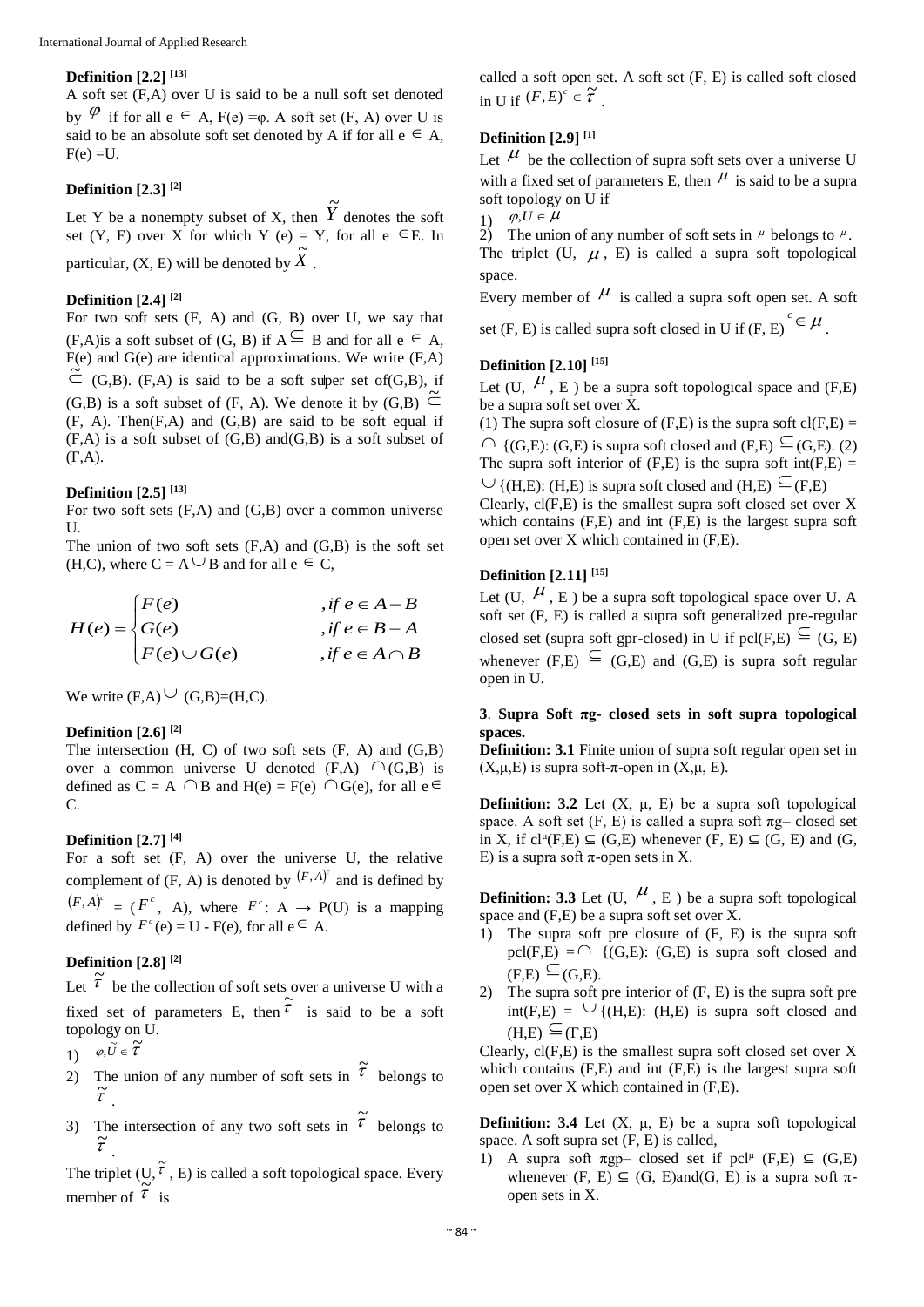- 2) A supra soft  $\pi$ gr- closed set if rcl<sup>μ</sup> (F,E)  $\subseteq$  (G,E) whenever  $(F, E) \subseteq (G, E)$  and  $(G, E)$  is a supra soft  $\pi$ open sets in X.
- 3) A supra soft gsr- closed set if scl<sup> $\mu$ </sup> (F,E)  $\subseteq$  (G,E) whenever  $(F, E) \subseteq (G, E)$  and  $(G, E)$  is a supra soft regular-open sets in X.
- 4) A supra soft  $\pi$ gs- closed set if scl<sup> $\mu$ </sup> (F,E)  $\subseteq$  (G,E) whenever  $(F, E) \subseteq (G, E)$  and  $(G, E)$  is a supra soft  $\pi$ open sets in X.
- 5) A supra soft  $\pi$ gb– closed set if bcl<sup>μ</sup> (F,E) ⊆ (G,E) whenever  $(F, E) \subseteq (G, E)$  and  $(G, E)$  is a supra soft  $\pi$ open sets in X.

**Theorem 3.5:** Every supra soft closed set is supra soft πgclosed.

**Proof:** Let  $(F, E) \subseteq (G, E)$  and  $(G, E)$  be supra soft  $\pi$ - open. Since (F, E) is supra soft – closed set, we have  $cl \,^{\mu}$  (F,E) = (F,E). Thus cl  $\mu(F,E)=(F,E) \subseteq (G,E)$ . Hence (F,E) is supra soft  $\pi$ g- closed.

**Remark 3.6:** The converse of the above need not be true as seen by the following example.

#### **Example 3.7**

Let  $X = \{h_1, h_2, h_3, h_4\}$ ,  $E = \{e_1, e_2\}$  $F_1(e_1) = \{h_3\}, F_1(e_2) = \{h_1\}$  $F_2(e_1) = \{h_4\}, F_2(e_2) = \{h_2\}$  $F_3(e_1) = \{h_3, h_4\}, F_3(e_2) = \{h_1, h_2\}$  $F_4(e_1) = \{h_1, h_4\}, F_4(e_2) = \{h_2, h_4\}$  $F_5(e_1) = \{h_2, h_3, h_4\}, F_5(e_2) = \{h_1, h_2, h_3\}$  $F_6(e_1) = \{h_1, h_3, h_4\}, F_6(e_2) = \{h_1, h_2, h_4\}$  $\mu = {\tilde{\phi}, \tilde{X}, (F_1, E), (F_2, E) \dots \dots \dots (F_6, E)}$  defines a supra soft topology on X.

Where  $(A, E) = \{\{\phi\}, \{h_4\}\}\$ is supra soft  $\pi g$ - closed set, but not supra softclosed.

**Theorem 3.8:** Every supra soft  $\pi$ g – closed set is supra soft  $\pi$ gp– closed

**Proof:** Let  $(F,E) \subseteq (G,E)$ , where  $(G,E)$  is supra soft  $\pi$  – open. Since  $(F, E)$  is supra soft  $\pi$ g-closed, we have cl<sup> $\mu$ </sup> (F,E)  $\subseteq$  (G,E). Hence pcl<sup>µ</sup>(F,E)  $\subseteq$  cl <sup>µ</sup>(F,E)  $\subseteq$  (G,E). Therefore, pcl<sup> $\mu$ </sup>(F,E)  $\subseteq$ (G,E). Then (F,E) is supra soft  $\pi$ gp-closed.

**Remark 3.9:** The converse of the above theoremneed not be true as seen by the following example.

#### **Example 3.10**

In example 3.7  $(A,E) = \{\{h_4\}, \{h_4\}\}\$ is supra soft $\pi$ gp-closed, but not supra softπg closed.

**Theorem 3.11:** Everysupra soft  $\pi$ g – closed set is supra soft πgs closed**.**

**Proof:** Let  $(F,E)$  be supra soft  $\pi g$ - closed and  $(F,E) \subseteq (G,E)$ , where  $(G,E)$  is supra soft $\pi$  – open. Since  $(F,E)$  is supra soft  $πg$  closed, wehave cl<sup>µ</sup>(F,E)⊆(G,E). Also, scl<sup>µ</sup> (F,E) ⊆cl<sup>µ</sup>  $(F,E) \subseteq (G,E)$ . Therefore scl<sup>µ</sup>  $(F, E) \subseteq (G, E)$ . Then  $(F,E)$  isa supra soft-πgs– closed.

**Remark 3.12:** The converse of the above need not be true as seen in the following example.

#### **Example 3.13**

In example 3.7,  $(A, E) = \{ \{h_3\}, \{h_1\} \}$  is supra soft πgsclosed, but not supra soft $\pi$ g- closed.

**Theorem 3.14:** Every supra soft πgr– closed set is supra soft πg closed.

**Proof:** Let  $(F, E) \subseteq (G,E)$  and  $(G,E)$  be supra soft  $\pi$ - open. Since (F, E) is supra soft  $\pi$ gr- closed.Wehave rcl<sup>µ</sup> (F,E)  $\subseteq$  $(G,E)$ . Hence cl<sup> $\mu$ </sup> (F, E)  $\subseteq$ rcl<sup> $\mu$ </sup> (F, E)  $\subseteq$  (G, E)  $\Rightarrow$  cl<sup> $\mu$ </sup>(F, E)  $\subseteq$ (G,E). Then  $(A, E)$  is supra soft  $\pi g$  – closed.

**Remark 3.15:** The converse of the above need not be true as seen in the following example.

#### **Example 3.16:**

In example 3.7 (*A*,  $E$ ) = {{ $\phi$ }, {h<sub>4</sub>}} is supra soft  $\pi$ g -closed but not supra soft $\pi$ gr- closed.

**Theorem 3.17:** Every supra soft  $\pi$ g – closed set is supra soft gsr closed.

**Proof:** Let  $(F,E)$  be supra soft  $\pi g$ - closed and  $(F,E) \subseteq (G,E)$ . where (G,E) is supra soft regular open.By assumption we have  $cl^{\mu}$  (F, E)  $\subseteq$  (G,E). Hence  $scl^{\mu}$  (F,E)  $\subseteq cl^{\mu}$  (F,E)  $\subseteq$  $(G,E)$ . Therefore scl<sup> $\mu$ </sup> (F, E)  $\subseteq$  (G, E). Then (F, E) is supra soft gsr – closed.

**Remark 3.18:** The converse of the above need not be true as seen in the following example.

#### **Example 3.19:**

In example  $3.7,(A,E) = {\{\{\phi\},\{h_2, h_4\}\}}$  is supra softgsrclosed, but not supra soft $\pi$ g- closed.

#### **Theorem 3.20:**

Every supra soft  $\pi$ g – closed set is supra soft  $\pi$ gbclosed.

**Proof:** Let  $(F,E) \subseteq (G,E)$  and  $(G,E)$  is supra soft  $\pi$  – open. Since  $(F,E)$  be supra soft  $\pi g$ - closed and since every supra soft closed set is supra soft  $b^{\mu}$  -closed, we have bcl<sup> $\mu$ </sup> (F,E)  $\subseteq$ cl<sup> $\mu$ </sup>(F,E)  $\subseteq$  (G,E).Therefore bcl<sup> $\mu$ </sup> (F, E)  $\subseteq$  (G, E).Then  $(F,E)$  is supra soft  $\pi gb$  – closed.

**Remark 3.21:** The converse of the above need not be true.

#### **Example 3.22**

In example 3.7,  $(A,E) = \{\{h_1, h_4\}, \{h_2, h_4\}\}\$ is supra soft  $\pi$ gb-closed but not supra soft $\pi$ g-closed.

**Theorem 3.23:** Every supra soft  $\pi$ g – closed set is supra soft gpr closed**.**

**Proof:** Let  $(F, E) \subseteq (G, E)$ , where  $(G, E)$  is supra soft regularopen. Since  $(F, E)$  is supra soft  $\pi g$ - closed, we have cl<sup> $\mu$ </sup> (F, E)  $\subseteq$  (G, E). Hence pcl<sup> $\mu$ </sup> (F, E)  $\subseteq$  cl<sup> $\mu$ </sup>(F, E)  $\subseteq$  (G, E). Therefore, pcl<sup> $\mu$ </sup> (F,E)  $\subseteq$ (G,E). Then (F, E) is supra soft gpr – closed.

**Remark 3.24:** The converse of the above need not be true as seen in the following example.

**Example 3.25:** In example 3.7,  $(A,E) = \{ \{h_3\}, \{h_4\} \}$  is supra softgpr -closed but not supra soft $\pi$ g- closed.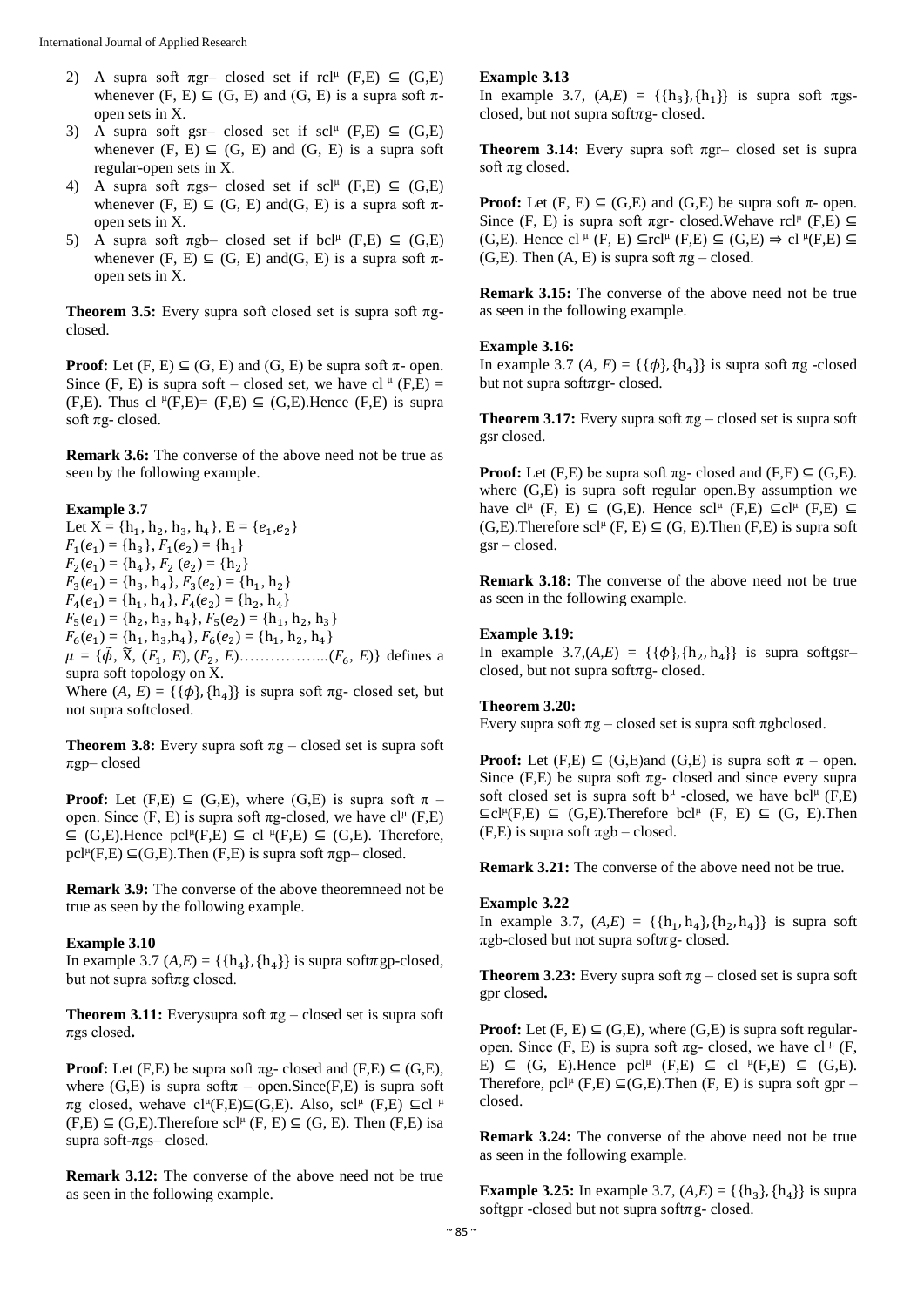**Theorem 3.26:** Let  $(X, \mu, E)$  be a supra soft topological space and (F,E) be a supra soft set over X. If a supra soft set (F,E) is a supra soft  $\pi g$  – closed set, then  $cl^{\mu}(F,E)$  –  $(F,E)$  contains only null supra soft  $\pi$ - closed set.

**Proof:** Suppose that  $(F.E)$  is a supra soft  $\pi g$  - closed set. Let  $(H,E)$  be a supra soft  $\pi$ closed subset of cl<sup> $\mu$ </sup>(F,E) –  $(F,E)$ . Then  $(H,E) \subseteq cl^{\mu}(F,E) \cap (F,E)^{c}$ . So  $cl^{\mu}(F,E) \subseteq (H,E)^{c}$ . But (F,E) is asupra soft  $\pi g$  – closed set,  $\Rightarrow c l^{\mu}(F,E) \subseteq (H,E)^c$ . Consequently,

 $(H,E) \subseteq [c]^{\mu}(F,E)]^c$ .....… (1) We have already,  $(H.E) \subseteq cl^{\mu}(F.E)$  $\ldots$  (2) From (1) and (2),  $(H,E) \subseteq cl^{\mu}(F,E) \cap [cl^{\mu}(F,E)]^c = \Phi$ . Thus  $(H,E) = \Phi$ . Therefore  $cl^{\mu}(F,E) - (F,E)$  contains only null supra soft  $\pi$  – closed set.

## **Theorem 3.27**

Let  $(X, \mu, E)$  be a supra soft topological space and  $(F, E)$  be a supra soft  $\pi$ g– closed set in X. (F,E) is supra soft  $\pi$  – closed. iff, cl<sup>µ</sup>(int<sup>µ</sup>(F,E)) – (F,E) is supra soft  $\pi$ – closed.

**Proof:** Let  $(F,E)$  be supra soft  $\pi g$  – closed set. If  $(F,E)$  is supra soft  $\pi$  – closed then

cl  $\lvert \mu(int \mu(F,E)) - (F,E) = \Phi$ . Since  $\Phi$  is always supra soft  $\pi$  – closed. Then cl  $\mu$ (int<sup> $\mu$ </sup>(F,E)) – (F,E) is supra soft  $\pi$  – closed. Conversely, suppose that cl  $\mu(int^{\mu}(F,E)) - (F,E)$  is supra soft  $\pi$  – closed. Since (F,E) is supra soft  $\pi$ g closed and cl  $^{\mu}(F,E)$  – (F,E) contains supra soft  $\pi$  – closed set.cl  $\mu$ (int<sup> $\mu$ </sup>(F,E)) – (F,E) then cl  $\mu$ (int<sup> $\mu$ </sup>(F,E) – (F,E) =  $\Phi$ . Hencecl  $\mu$ (int<sup> $\mu$ </sup>(F,E)) = (F,E). Therefore (F,E) is supra soft  $\pi$  – closed.

## **Theorem 3.28**

Let  $(X,\mu,E)$  be a supra soft topological space,  $(F,E)$  and (G,E) supra soft sets over X. If (F,E) is supra soft  $\pi$ g – closed set and  $(F,E) \subseteq (G,E) \subseteq cl^{\mu}(F,E)$ , then  $cl^{\mu}(G,E)$  – (G,E) contains only null supra soft  $\pi$ - closed set.

**Proof:** If  $(F,E) \subseteq (G,E)$ , then  $(G,E)^c \subseteq (F,E)^c$  ……….. (1) If  $(G,E) \subseteq cl^{\mu}(F,E)$  then  $cl^{\mu}(G,E) = cl^{\mu}(cl^{\mu}(F,E)) =$  $cl^{\mu}(F,E)$ (F,E) ………. (2) that is,  $cl^{\mu}(G,E) \subseteq cl^{\mu}(F,E)$  from (1) and (2).  $[cl^{\mu}(G,E) \cap (G,E)^{c}] \subseteq [cl^{\mu}(F,E) \cap (F,E)^{c}] \Leftrightarrow [cl^{\mu}(G,E) -$ 

 $(G,E)]$  ⊆ [cl<sup>µ</sup>(F,E) - (F,E)] Now  $(F, E)$  is supra soft  $\pi g$  – closed set. Hence cl<sup>µ</sup>(F,E) -(F,E) contains only null supra soft  $\pi$  – closed set, neither does  $cl^{\mu}(G,E)$  -  $(G,E)$ .

## **Definition3.29**

Let  $(X, \mu, E)$  be a supra soft topological spaces. A supra soft set  $(F, E)$  is called supra soft  $\pi g$  – open set in X, if  $(F, E)^c$  is supra soft  $\pi$ g – closed set.

## **Theorem 3.30**

A supra soft set  $(F,E)$  is supra soft  $\pi g$  – open set in a supra soft topological space  $(X, \mu, E)$ , if and only if  $(H,E)$  $\subseteq$ int<sup>µ</sup>(F,E) whenever (H,E) is supra soft  $\pi$  closed set in X and  $(H, E) \subseteq (F, E)$ .

**Proof:** Let  $(H, E) \subseteq int^{\mu}(F, E)$  whenever  $(H, E)$  is supra soft  $\pi$ – closed set in X. (H,E) ⊆ (F, E) and (K, E) = (F, E)<sup>c</sup>. Suppose that  $(K, E) \subseteq (G, E)$  where  $(G, E)$  is supra soft  $\pi$  – open set.

Now  $(F, E)^c \subseteq (G, E) \Rightarrow (H, E) = (G, E)^c \subseteq (F, E)$  and  $(H, E)$  is supra soft  $\pi$ – closed set.

 $\Rightarrow$  (H,E)  $\subseteq$ int<sup>µ</sup>(F,E).

Also  $(H,E) \subseteq int^{\mu}(F,E) \Rightarrow [int^{\mu}(F,E)]^c \subseteq (H, E)^c = (G, E)$ 

 $\Rightarrow$  [int<sup>µ</sup>[(K,E)<sup>c</sup>]]<sup>c</sup>⊆ (G, E) or equivalently cl<sup>µ</sup>(F,E) ⊆ (G, E).

Thus  $(K, E)$  is supra soft  $\pi g$ – closed set. Hence we obtain  $(F, E)$  is supra soft  $\pi g$ - open set.

Conversely, suppose that  $(F, E)$  is supra soft  $\pi g$  – open set,  $(H,E) \subseteq (F, E)$  and  $(H,E)$  is soft  $\pi$  – closed set. Then,  $(H, E)^c$ is supra soft  $\pi$ open set. Then,  $(F, E)^c \subseteq (H, E)^c$ . Since  $(F, E)^c$ is supra soft  $\pi g$  – closed set, cl<sup> $\mu$ </sup>((F,E)<sup>c</sup>)  $\subseteq$  (H, E)<sup>c</sup>. Therefore,  $(H,E) \subseteq (cl^{\mu}[(F,E)^c])^c = int^{\mu}(F,E).$ 

## **Theorem 3.31**

Let  $(A,E) \subseteq (B,E) \subseteq cl^{\mu}(A,E)$  and  $(A,E)$  is a supra soft  $\pi g$  – closed set of  $(X, E)$  then  $(B, E)$  is also supra soft  $\pi g$  – closed set of  $(X, E)$ .

**Proof:** Since  $(A, E)$  is supra soft  $\pi g$  – closed set of  $(X, E)$ . So cl  $\mu(A, E) \subseteq U$ , whenever  $(A, E) \subseteq U$ , U being an supra soft  $\pi$ - open set of X. Let  $(A,E) \subseteq (B,E) \subseteq cl^{\mu}(A,E)$ . ie., $cl^{\mu}(A,E) =$ cl(B,E). Let if possible there exists an open subset Vof  $(X, E)$  such that  $(B, E) \subseteq V$ . So, cl<sup> $\mu$ </sup> $(A, E) \subseteq V$ . ie., cl<sup> $\mu$ </sup> $(B, E) \subseteq$ V. Hence  $(B, E)$  is also a supra soft  $\pi g$ - closed set of  $(X, E)$ .

## **Theorem 3.32**

If  $int^{\mu}(A,E) \subseteq (B,E) \subseteq (A,E)$  and  $(A,E)$  is a supra soft  $\pi g$  – open set of  $(X, μ, E)$  then  $(B, E)$  is also a supra soft πg open set of  $(X,E)$ .

Proof: Int<sup>µ</sup>(A,E)  $\subseteq$ (B,E) $\subseteq$ (A,E) implies  $(A,E)^c \subseteq (B,E)^c \subseteq cl(A,E)^c$  Given  $(A,E)^c$  is supra soft  $\pi g$  – closed.(B,E)<sup>c</sup> is supra soft  $\pi$ g – closed. Therefore (B,E) is supra soft  $\pi$ g – open.

## **4. supra softπg – separateness**

**Definition: 4.1:** Let  $(U, \nightharpoonup^{\mathcal{U}} E)$  be a supra soft topological space over U and (F,E) be a supra soft set over U.

(1) The supra soft  $\pi g$  closure of  $(F,E)$  is the supra soft  $\pi \text{gcl}(F,E) = \bigcap \{(G,E): (G,E) \text{ is supra soft } \pi g \text{ closed and }$  $(F,E) \subseteq (G,E).$ 

(2) The supra soft  $\pi g$  interior of (F,E) is the supra soft  $\pi g$ int(F,E) =  $\cup$  {(H,E): (H,E) is supra soft πg open and (H,E)  $\subseteq$ <sub>(F,E)</sub>

Clearly,  $\pi$ gcl(F,E) is the smallest supra soft  $\pi$ gclosed set over U which contains (F,E) and πg int (F,E) is the largest supra soft  $\pi$ gopen set over U which contained in (F,E).

**Definition 4.2:**Two non-null soft sets (G,E) and (H,E)of a supra soft topological space  $(X, \mu, E)$  aresaid to be supra soft  $\pi$ g -separated sets if (G,E)  $\cap$   $\pi$ gcl<sup> $\mu$ </sup>(H,E) =  $\phi$  and  $\pi$ gcl<sup> $\mu$ </sup>(G,E)  $\cap$   $(H,E) = \phi$ .

**Definition 4.3 :**A soft set (F,E) of a supra soft topological space  $(X, \mu, E)$  is said to be supra soft  $\pi g$  -clopenset if it is both supra soft  $\pi$ g -open set and supra soft  $\pi$ g-closed set.

#### **Remark 4.4**

- 1) Each two supra soft  $\pi$ g -separated sets are always disioint.
- 2) Each two disjoint soft sets, in which both of them either supra soft -  $\pi$ g open sets or supra soft-  $\pi$ g closed sets, are supra soft -  $\pi$ g separated.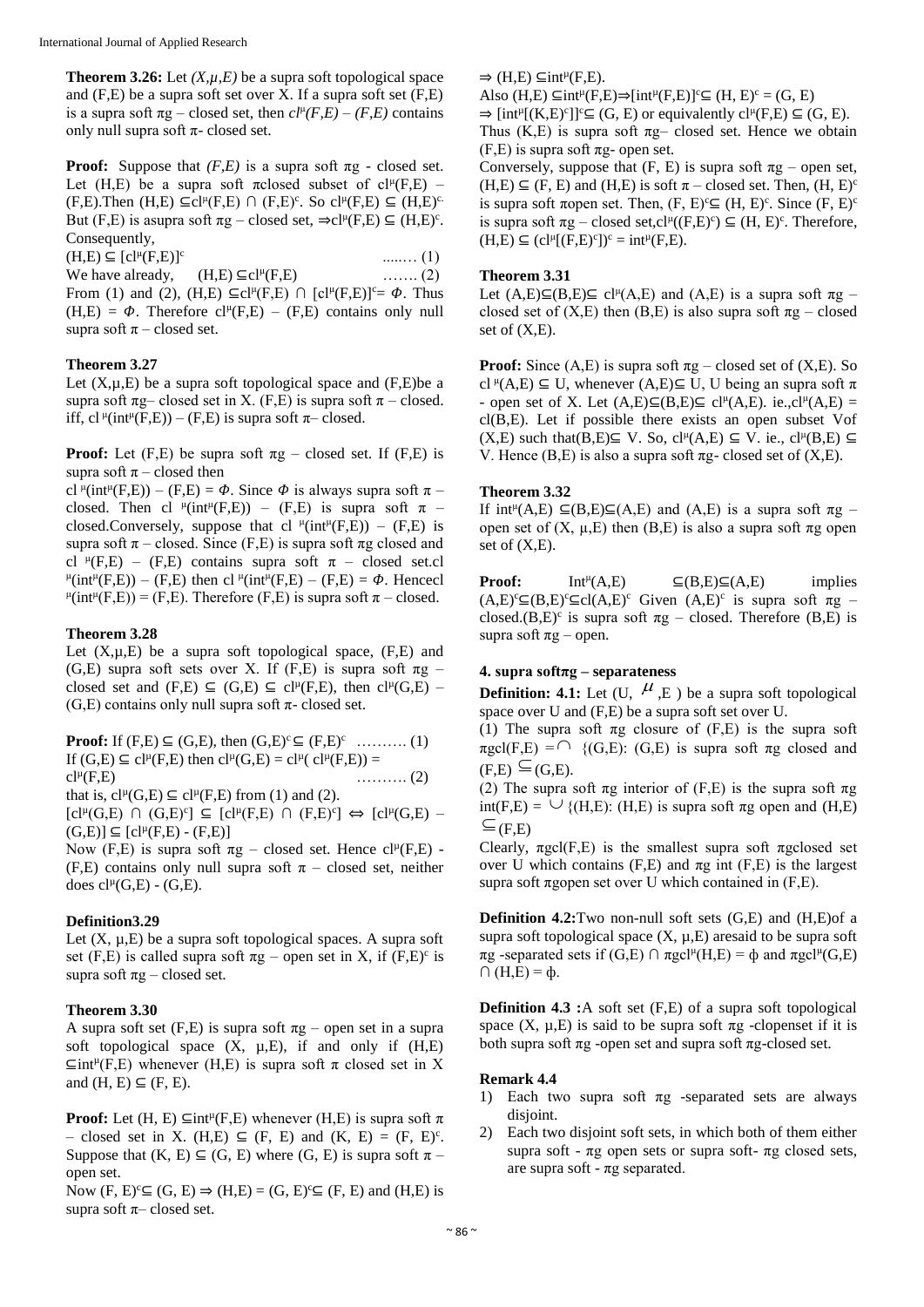**Theorem 4.5:** Let (G,E) and (H,E) be non-null soft sets of a supra soft topological space  $(X, \mu, E)$ . Then the following statements hold:

- 1) If  $(G,E)$  and H, E are supra soft  $\pi g$  separated,  $(G_1,E)\subseteq (G,E)$  and  $(H_1,E)\subseteq (H,E)$ ,then  $(G_1,E)$  and  $(H_1,E)$ are supra soft -  $\pi$ g separated sets.
- 2) If  $(G,E)$ and $(H,E)$ are supra soft πg open sets,  $(U,E)$  =  $(G, E)$  ∩(X,E)– (H,E)and (V,E) = (H,E) ∩ (X,E) – (G,E), then (U,E) and (V,E) are supra soft -  $\pi g$ separated sets.

## **Proof:**

- 1) Since  $(G_1,E) \subseteq (G,E)$ . Then,  $\pi \text{gcl}^{\mu}(G_1,E) \subseteq \pi \text{gcl}^{\mu}(G,E)$ . Hence  $(H_1, E)$   $\cap$   $\pi \text{gcl}^{\mu}$   $(G_1, E) \subseteq (H, E)$   $\cap$   $\pi \text{gcl}^{\mu}$  $(G, E) = \varphi$ . Similarly,  $(G,E)$   $\cap$   $\pi$ gcl<sup> $\mu$ </sup>(H<sub>1</sub>,E) =  $\varphi$ . Thus  $(G_1,E)$  and (H<sub>1</sub>,E) are supra soft  $\pi$ g-separated sets.
- 2) Let  $(G,E)$  and  $(H,E)$  be supra soft  $\pi g$  –open sets. Then(X,E)- (G,E) and (X,E)- (H,E) are supra soft  $\pi$ g – closed sets. Assume that,  $(U,E) = (G,E) \cap (X,E)$  –  $(H,E)$ and  $(V,E) = (H,E) \cap (X,E) - (G,E)$ . Then

 $(U,E)\subseteq (X,E) - (H,E)$  and  $(V,E)\subseteq (X,E) - (H,E)$ . Hence,  $\pi$ gcl<sup> $\mu$ </sup>(U,E)⊆(X,E) – (H,E) ⊆(X,E) – (V,E) and

 $\pi \text{gcl}^{\mu}(V, E) \subseteq (X, E) - (G, E) \subseteq (X, E) - (U, E)$ . Consequently,  $\pi \text{gcl}^{\mu}$  (U,E)  $\cap$  (V,E) =  $\varphi$  and  $\pi \text{gcl}^{\mu}$  (V,E)  $\cap$  (U<sub>E</sub>) =  $\varphi$ . Therefore,  $(U, E)$  and  $(V, E)$ are supra soft  $\pi$ g-separated sets.

**Theorem 4.6.**Any two supra soft sets (G<sub>E</sub>) and (H<sub>i</sub>E) of a supra soft topological space  $(X, \mu, E)$  are supra soft  $\pi$ gseparated sets if and only if there exist supra soft  $\pi$ g-open sets (U, E) and (V,E) such that  $(G,E) \subseteq (U,E), (H,E) \subseteq (V,E)$ and (G,E)  $\cap$  (V,E)=  $\varphi$ , (H,E)  $\cap$ (U,E) =  $\varphi$ 

## **Proof:**

**Necessity:** Let  $(G,E)$  and  $(H,E)$  be supra soft  $\pi g$ -separated sets. Then,  $(G, E) \cap \pi \text{gcl}^{\mu}(H, E) = \varphi$ . And  $\pi \text{gcl}^{\mu}(G, E) \cap (H, E)$ E) = $\varphi$ . Let V, E) = (X, E)-  $\pi$ gcl<sup> $\mu$ </sup>(G, E) and (U, E) = (X, E) - $\pi$ gcl<sup> $\mu$ </sup>(H, E). Thus, (U, E) and (V, E) are supra soft  $\pi$ g-open sets such that  $(G, E) \subseteq (U, E), (H, E) \subseteq (V, E), (G, E) \cap (V,$ E) =  $\varphi$  and (H, E)  $\cap$  (U, E)=  $\varphi$ .

**Sufficient:** Let  $(U,E)$ ,  $(V,E)$  be supra soft  $\pi$ g-open sets such that  $(G, E) \subseteq (U, E), (H, E) \subseteq (V, E)$  and  $(G, E) \cap (V, E) =$  $\varphi$ , (H, E)  $\cap$  (U, E) =  $\varphi$ . Since (X, E)- (H, E) and (X, E)

)- (U, E) are supra soft  $\pi$ g-closed sets. Then, $\pi$ gcl<sup>μ</sup>(G, E)  $\subseteq$ (X, E)- (V, E)  $\subseteq$ (X, E)- (H, E) and  $\pi$ gcl<sup>µ</sup>(H, E) $\subseteq$ (X, E)-(U, E)  $\subseteq$ (X, E)- (G, E). Thus,  $\pi$ gcl<sup> $\mu$ </sup> (G, E) $\cap$  (H, E) =  $\varphi$  and  $\pi \text{gcl}^{\mu}(\text{H}, \text{E}) \cap (\text{G}, \text{E}) = \varphi.$ 

This means that, (G, E) and (H, E) are supra soft  $\pi g$  – separated sets.

## **5. Supra soft πg- connected**

**Definition 5.1:** Let  $(X, \mu, E)$  be a supra soft topological space. A supra soft  $\pi$ g-separation of X is a pair of non-null proper supra soft πg-open sets in  $\mu$  such that (F,E)  $\cap$  (G,E)  $= \varphi$  and  $X = (F,E) \cup (G,E)$ .

**Definition 5.2:** A supra soft topological space  $(X, \mu, E)$  is said to be supra soft  $\pi$ g -connected if and only if there is no supra soft  $\pi$ g -separations of X. If (X,  $\mu$ , E) has such supra soft  $\pi$ g -separations, then  $(X, \mu, E)$  is said to be supra soft  $\pi$ g -disconnected.

## **Remark 5.3**

- 1)  $\varphi$  is always supra soft  $\pi$ g -connected.
- 2) If (G, E), (H, E) are non-null supra soft  $\pi$  are -separated sets. Then, the pair  $(G, E)$ ,  $(H, E)$  is called the supra soft  $\pi$ g -disconnection of X.

**Theorem 5.4:** Let  $(X, \mu, E)$  be a supra soft topological space, then the following statements are equivalent:

- 1) X is supra soft  $\pi$ g -connected.
- 2) X can not be expressed as a supra soft union of two non-null disjoint supra soft πg -open sets.
- 3) X can not be expressed as a supra soft union of two non-null disjoint suprasoft  $\pi$ g -closed sets.
- 4) There is no proper supra soft  $\pi$ g -clopen set in  $(X,\mu,E)$ .
- 5) X can not be expressed as a supra soft union of two non-null supra soft  $πg$  -separated sets.

#### **Proof:**

(1)  $\Leftrightarrow$  (2)**:** It is obvious from Definition 5.2.

(2)  $\Rightarrow$  (3)**:** Suppose that X= (F,E) ∪ (G,E), for some supra soft  $\pi$ g -closed sets (F.E)

and(G,E) such that (F,E)  $\cap$ (G,E) =  $\varphi$ .Then, (F,E) = (G,E)<sup>c</sup>. Which is supra soft  $\pi$ g-open set, X= (G,E) $\cup$ (G,E)<sup>c</sup> and(G,E)  $\cap$  (G,E)<sup>c</sup>=  $\varphi$ , which is a contradiction with (2).

 $(3) \Rightarrow (4)$ : Suppose that there is a proper supra soft  $\pi$ g-clopen subset (F,E) of X.

Then,  $(F,E)^c$  is supra soft  $\pi g$ -clopen set, where  $X = (F,E)$  $U(F,E)^c$  and $(F,E) \cap (F,E)^c = \varphi$ . which is a contradiction with (3).

(4)  $\Rightarrow$  (3)**:** Suppose that X= (F,E)∪ (G,E) for some supra soft πg-closed sets (F,E) and (G,E) such that (F,E)  $\bigcap$  (G,E)=  $\varphi$ . Then,  $(F,E) = (G,E)^c$  and  $(G,E) = (F,E)^c$ . Thus,  $(F,E)$ and( $G$ ,E)are proper supra soft  $\pi$ g-clopen sets, which is a contradiction with (4).

(3)  $\Rightarrow$ (5): Suppose that X = (H,E)∪ (G, E) for some supra soft  $\pi$ g-separated sets (H,E)

and (G,E). Then, (G,E)  $\cap \pi \text{gcl}^{\mu}$  (H,E) =  $\varphi$  and  $\pi \text{gcl}^{\mu}$  (G,E)  $\cap$  $(H,E) = \varphi$ . It follows that,

 $(H,E) \cap (G,E) = \varphi$ . Hence,  $(H,E) = (G,E)^c$  and  $(G,E) = (H,E)^c$ . Therefore,

 $\pi \text{gcl}^{\mu}(H,E) \subseteq (G^c,E) = (H,E)$ and  $\pi \text{gcl}^{\mu}(G_E) H^c \equiv (G,E).$ But,(H,E) $\subseteq \pi$ gcl<sup>µ</sup>(H,E)and(G,E) $\subseteq \pi$ gcl<sup>µ</sup>(G,E) Thus, (H,E) and  $(G,E)$ are supra  $\pi g$ -closed soft sets, which is a, contradiction with (3).

(5)  $\Rightarrow$ (1): Suppose that X = (F,E) ∪(G,E) for some suprasoft  $\pi$ g-open sets $(F,E)$ 

and (G,E) such that (F,E)  $\cap$ (G,E) = $\varphi$ . Then (F,E) = (G,E)<sup>c</sup> and  $(G,E) = (F,E)$ . Thus,  $(F,E)$  and  $(G,E)$  are supra soft  $\pi g$ clopen sets. Hence,  $(F,E)$  and  $(G,E)$  are supra soft  $\pi g$ separated sets, which is a contradiction with (5).

**Corollary 5.5:** Let  $(X, \mu, E)$ be a supra soft topological space, then the following statements are equivalent:

- 1) X is supra soft  $\pi$ g-connected.
- 2) If  $X = (F, E) \cup (G, E)$ , for some supra soft  $\pi g$ -open  $sets(F,E)$  and  $(G,E)$  such that
- $(F, E) \cap (G, E)=\varphi$ . Then, either  $(F, E) = \varphi$  or  $(G, E) = \varphi$ .
- 3) If  $X=$  (F,E)∪ (G,E) for some supra soft  $\pi$ g-closed sets  $(F,E)$  and  $(G,E)$  such that  $(F,E) \cap (G,E) = \varphi$ . Then, either  $(F,E) = \varphi$  or  $(G,E) = \varphi$ .